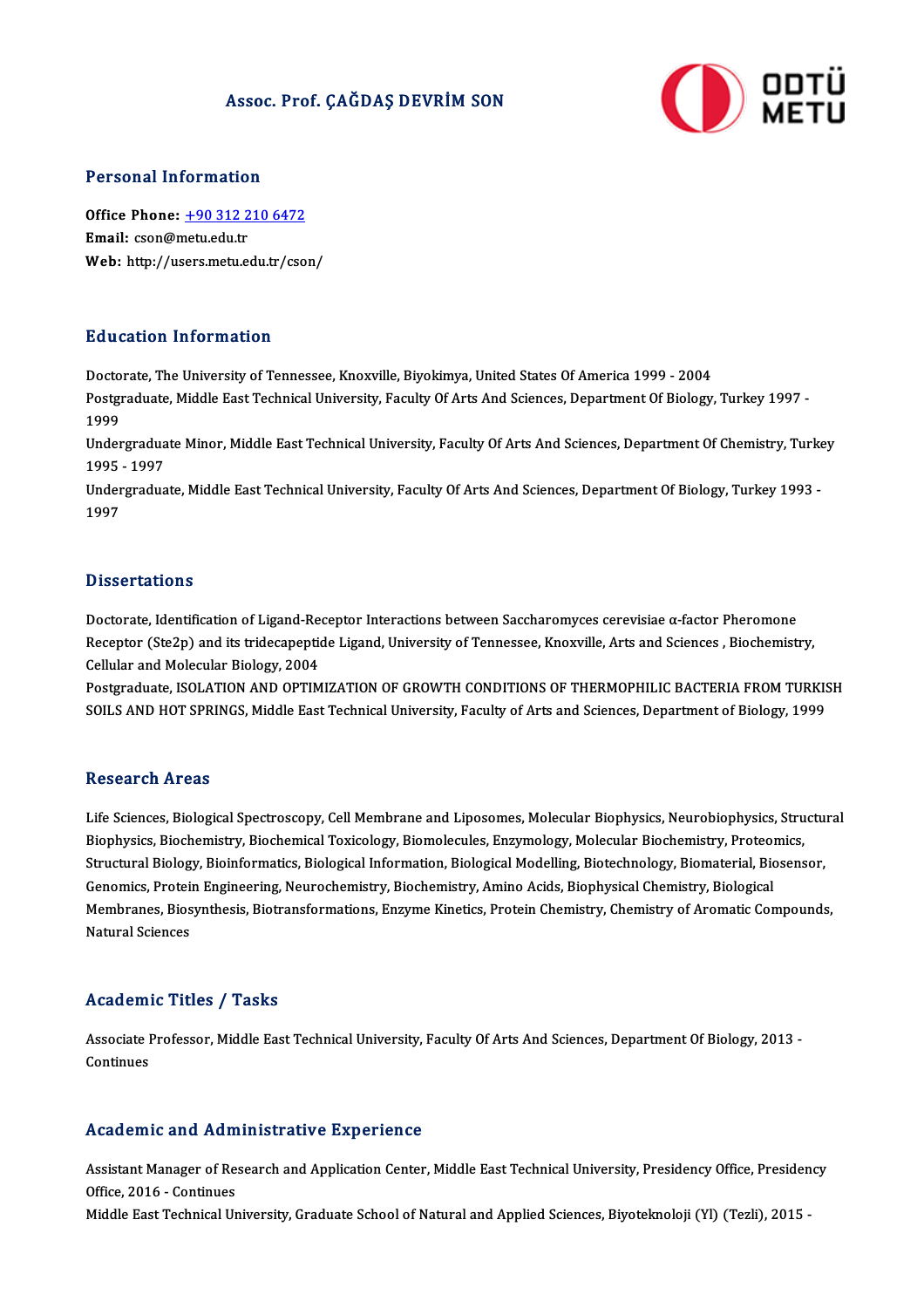#### 2017

Middle East Technical University, Faculty of Arts and Sciences, Department of Biology, 2010 - 2013

#### Courses

Courses<br>Molecular Modeling and Protein Structure Prediction , Undergraduate, 2021 - 2022<br>Piechemistry, Undergraduate, 2020, 2021 Sourbos<br>Molecular Modeling and Protein Structure F<br>Biochemistry, Undergraduate, 2020 - 2021 Biochemistry, Undergraduate, 2020 - 2021<br>Advising Theses

Son Ç.D., Cevheroğlu O., A Brighter Method to Illuminate the Dark Side of Adhesion G Protein-Coupled Receptors: rra viorny i rrobos<br>Son Ç. D. , Cevheroğlu O., A Brighter Method to Illuminate the Dark Side of Adhesion G Protein-Coupled Re<br>Detection of the ADGRG1 Dimers by Bioluminescence Resonance Energy Transfer (BRET), Postgraduate Son Ç. D. , Cevheroğlu O., A<br>Detection of the ADGRG1 I<br>M.MURAT(Student), 2021<br>Sen G. D. – Pheepherulation Detection of the ADGRG1 Dimers by Bioluminescence Resonance Energy Transfer (BRET), Postgraduate,<br>M.MURAT(Student), 2021<br>Son Ç. D. , Phosphorylation independent activation of Beta Arrestin 2 and Beta Adrenoceptor Type 2 by

M.MURAT(Student), 2021<br>Son Ç. D. , Phosphorylation independent activation of Beta Arrestin 2 and Beta Adrenoceptor Type 2 by means of small<br>molecules, Postgraduate, A.AKYOL(Student), 2021 Son Ç. D. , Phosphorylation independent activation of Beta Arrestin 2 and Beta Adrenoceptor Type 2 by means of small<br>molecules, Postgraduate, A.AKYOL(Student), 2021<br>Son Ç. D. , Baloğlu F. K. , INVESTIGATION OF PHYSICAL IN

molecules, Postgraduate, A.AKYOL(Student), 2021<br>Son Ç. D. , Baloğlu F. K. , INVESTIGATION OF PHYSIC.<br>LIVE CELLS, Postgraduate, S.TUĞÇE(Student), 2021<br>Son G. D. , İlgü M. Antamer selection against çadayer Son Ç. D. , Baloğlu F. K. , INVESTIGATION OF PHYSICAL INTERACTION BETWEEN Gαi AND Gαs PROTEINS VIA<br>LIVE CELLS, Postgraduate, S.TUĞÇE(Student), 2021<br>Son Ç. D. , İlgü M., Aptamer selection against cadaverine/lysine antiport

LIVE CELLS, Postgraduate, S.TUĞÇE(St.<br>Son Ç. D. , İlgü M., Aptamer selection ag<br>Postgraduate, N.KARA(Student), 2021<br>Son C. D. , İlgü M. Systematic avolution Son Ç. D. , İlgü M., Aptamer selection against cadaverine/lysine antiporter (CADB) purified in mild deterg<br>Postgraduate, N.KARA(Student), 2021<br>Son Ç. D. , İlgü M., Systematic evolution of novel 2′F-PY RNA aptamers targetin

Postgraduate, N.KARA(Student), 2021<br>Son Ç. D. , İlgü M., Systematic evolution of novel 2'F-PY RNA aptamers targeting the membrane protein l-Son Ç. D. , İlgü M., Systematic evolution of novel 2'F-PY RNA aptamers targeting the membrane protein l-<br>arginine/agmatine antiporter purified in mild detergent, Postgraduate, N.FATHI(Student), 2021<br>Bek A., Son Ç. D. , Beh

arginine/agmatine antiporter purified in mild detergent, Postgraduate, N.FATHI(Student), 2021<br>Bek A., Son Ç. D. , Behavior of neuro-2a cells on femtosecond laser structured silicon substrates, Postgra<br>S.MINGU(Student), 202 Bek A., Son Ç. D. , Behavior of neuro-2a cells on femtosecond laser structured silicon substrates, Postgra<br>S.MINGU(Student), 2020<br>SON Ç. D. , Optimization of CRISPR/CAS9 gene editing in potato, Postgraduate, D.Özköse(Stude

Son Ç.D., Özçubukçu S., INVESTIGATION OF Gαi1 PROTEIN HOMODIMERIZATION IN LIVE CELLS USING FÖRSTER SON Ç. D. , Optimization of CRISPR/CAS9 gene editing in potato, Postgraduate, D.Özköse(Student), 2020<br>Son Ç. D. , Özçubukçu S., INVESTIGATION OF Gαi1 PROTEIN HOMODIMERIZATION IN LIVE CELLS USING FÖRSTER<br>RESONANCE ENERGY TR Son Ç. D. , Özçubukçu S., INVESTIGATIC<br>RESONANCE ENERGY TRANSFER (FRE<br>Postgraduate, Ö.ATAY(Student), 2019<br>Sen G. D. Gen T. PREDICTION OF TRA Postgraduate, Ö.ATAY(Student), 2019<br>Son Ç. D. , Can T., PREDICTION OF TRANSMEMBRANE REGIONS OF G PROTEIN-COUPLED RECEPTORS USING MACHINE

LEARNING TECHNIQUES, Postgraduate, M.ÇELEBİ(Student), 2019 Son Ç. D. , Can T., PREDICTION OF TRANSMEMBRANE REGIONS OF G PROTEIN-COUPLED RECEPTORS USING MACHINE<br>LEARNING TECHNIQUES, Postgraduate, M.ÇELEBİ(Student), 2019<br>Son Ç. D. , Analysis of interactions between beta-2 adrenergic

LEARNING TECHNIQUES, Postgraduate, M.ÇELEBİ(Student), 2019<br>Son Ç. D. , Analysis of interactions between beta-2 adrenergic receptor &<br>transfer (fret) method in live cells, Postgraduate, H.EVCİ(Student), 2019<br>Son G. D., Göre Son Ç. D. , Analysis of interactions between beta-2 adrenergic receptor & beta arrestin-2 using förster resonance<br>transfer (fret) method in live cells, Postgraduate, H.EVCl(Student), 2019<br>Son Ç. D. , Gözen A. G. , Expressi

transfer (fret) method in live cells, Postgraduate, H.EVCİ(Student),<br>Son Ç. D. , Gözen A. G. , Expression of the genes encoding important<br>Escherichia coli mutants, Postgraduate, G.UYANIK(Student), 2019<br>SON G. D., VANIK T. Son Ç. D. , Gözen A. G. , Expression of the genes encoding important transport system proteins in silver resistant<br>Escherichia coli mutants, Postgraduate, G.UYANIK(Student), 2019<br>SON Ç. D. , YANIK T., ANALYSIS OF CANDIDATE

Escherichia coli mutants, Postgraduate, G.UYANIK(Student), 2019<br>SON Ç. D. , YANIK T., ANALYSIS OF CANDIDATE COCAINE AND AMPHETAMINE REGULATED TRANSCRI<br>GENES:CHANGES IN ERK PHOSPHORYLATION IN N2a CELLS, Postgraduate, A.ÖZKI

SON Ç. D. , YANIK T., ANALYSIS OF CANDIDATE COCAINE AND AMPHETAMINE REGULATED TRANSCRIPT (CART)<br>GENES:CHANGES IN ERK PHOSPHORYLATION IN N2a CELLS, Postgraduate, A.ÖZKILIÇ(Student), 2019<br>SON Ç. D. , Investigation of Gai1 pr GENES:CHANGES IN ERK PHOSPHORYLATION IN N2a CELLS, Postgraduate, A.ÖZKILIÇ(Student), 201<br>SON Ç. D. , Investigation of Gai1 protein homodimerization in live cells using förster resonance energ<br>and biomolecular fluorescence SON Ç. D. , Investigation of Gai1 protein homodimerization in live cells using förster resonance energy transfer (FRE<br>and biomolecular fluorescence complementation assay (BIFC), Postgraduate, Ö.Atay(Student), 2019<br>Son Ç. D

and biomolecular fluorescence complementation assay (BIFC), Po<br>Son Ç. D. , Gözen A. G. , Expression of genes encoding fundamental<br>Escherichia coli mutants, Postgraduate, T.UYANIK(Student), 2019<br>ÖZEN C. SON C. D., Nuglais a Son Ç. D. , Gözen A. G. , Expression of genes encoding fundamental copper homeostasis proteins in contract the<br>Escherichia coli mutants, Postgraduate, T.UYANIK(Student), 2019<br>ÖZEN C., SON Ç. D. , Nucleic acid based in-vitr

Escherichia coli mutants, Postgraduate, T.UYANIK(Student), 2019<br>ÖZEN C., SON Ç. D. , Nucleic acid based in-vitro diagnostic device, Doctorate, O.BALCI(Student), 2018<br>Son Ç. D. , Visualization of interactions between fluor ÖZEN C., SON Ç. D. , Nucleic acid based in-vitro diagnostic device, Doctorate, O.BALCI(Student), 2016<br>Son Ç. D. , Visualization of interactions between fluorescently tagged G protein α11, α12/13 subt<br>dopamine 2 or homodim Son Ç. D. , Visualization of interactions between fluorescently tagged G protein  $\alpha$ 11,  $\alpha$ 12/13 subtypes and adenosine 2A, dopamine 2 or homodimer adenosine 2A/2A receptors, Postgraduate, I.BEGÜM(Student), 2018<br>SON Ç.

dopamine 2 or homodimer adenosine 2A/2A receptors, Postgraduate, I.BEGÜM(Student), 2018<br>SON Ç. D. , Visualization of interactions between fluorescently tagged G protein ?11, ?12/13 subt<br>dopamine 2 or homodimer adenosine 2A SON Ç. D. , Visualization of interactions between fluorescently tagged G protein ?11, ?12/13 subtypes<br>dopamine 2 or homodimer adenosine 2A/2A receptors, Postgraduate, I.BEGÜM(Student), 2018<br>SON Ç. D. , Nucleic acid gated n

SON Ç. D., Nucleic acid gated nanopore delivery of antibiotics, Doctorate, M.KAVRUK(Student), 2018

Son Ç.D., Molecular investigation of therapeutical effects of y tocotrienol conjugation therapy with doxorubicin on<br>hepatocellular carcinoma cell line HEPG2, Postgraduate, İ.ÖZYURT(Student), 2017

SON Ç.D., Molecular investigation of therapeutical effects of ? tocotrienol conjugation therapy with doxorubicin on hepatocellular carcinoma cell line HEPG2, Postgraduate, İ.ÖZYURT(Student), 2017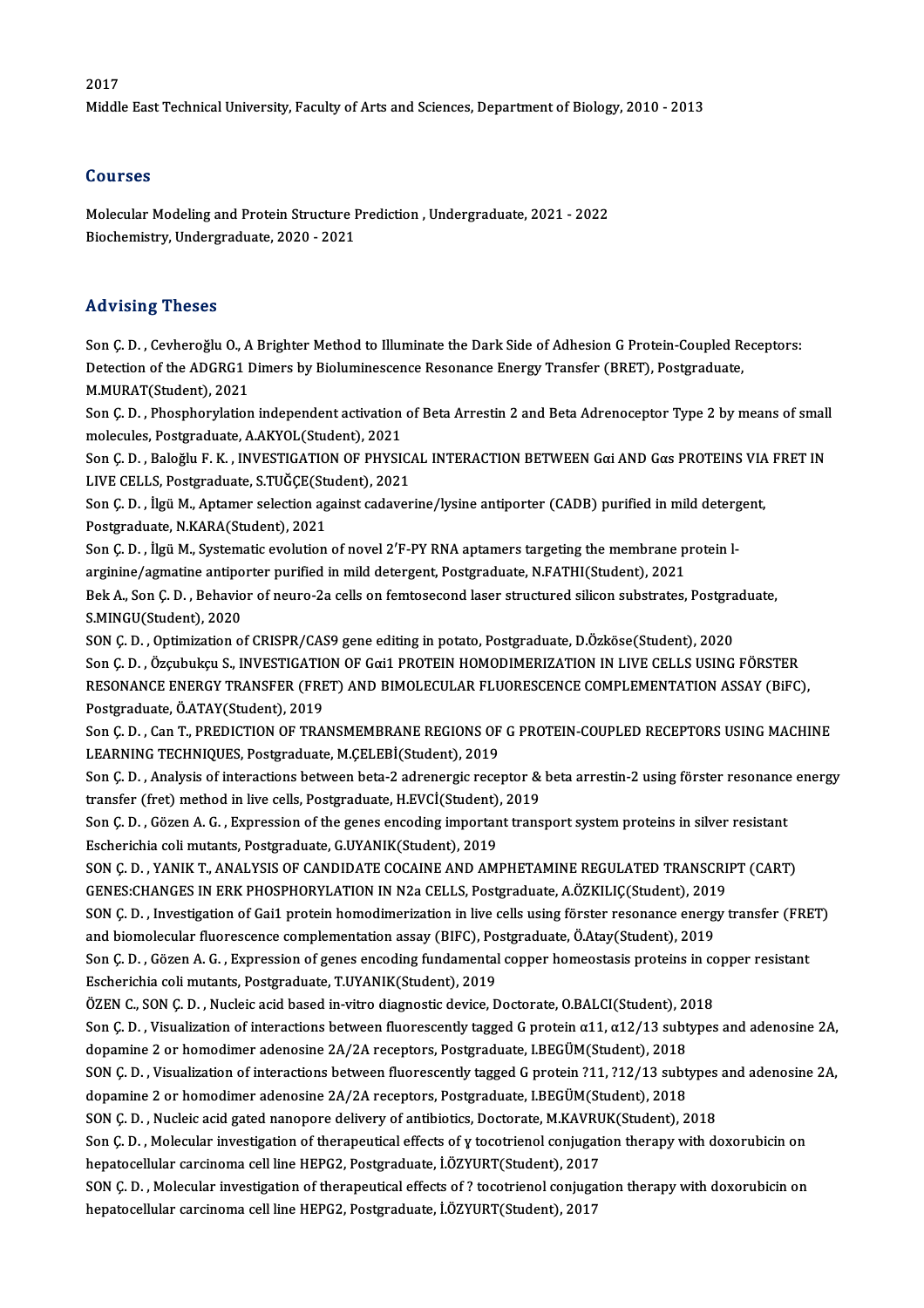SON Ç. D. , Molecular investigation of therapeutical effects of Y-tocotrienol conjugation therapy with doxorubicin on<br>hanatogellular canginoma cell line HePC2, Restanduate J Ömnut(Student), 2017 SON Ç. D. , Molecular investigation of therapeutical effects of Y-tocotrienol conjug<br>hepatocellular carcinoma cell line HePG2, Postgraduate, İ.Özyurt(Student), 2017<br>SON G. D., GEKMECELİOČLU D. Postinase produstion using ap SON Ç. D. , Molecular investigation of therapeutical effects of Y-tocotrienol conjugation therapy with doxorubi<br>hepatocellular carcinoma cell line HePG2, Postgraduate, İ.Özyurt(Student), 2017<br>SON Ç. D. , ÇEKMECELİOĞLU D.,

hepatocellular carcinoma cell line HePG2, Postgraduate, İ.Özyurt(Student), 2017<br>SON Ç. D. , ÇEKMECELİOĞLU D., Pectinase production using apple pomace as carbon source by mixed culture<br>fermentation, Postgraduate, C.KUVVET(S SON Ç. D. , ÇEKMECELİOĞLU D., Pectinase production using apple pomace as carbon source by mixed culture<br>fermentation, Postgraduate, C.KUVVET(Student), 2016<br>SON Ç. D. , ÖZÇUBUKÇU S., Optimization of internal tagging of inhi

fermentation, Postgraduate, C.KUVVET(Student), 2016<br>SON Ç. D. , ÖZÇUBUKÇU S., Optimization of internal tagging of inhibitory G-proteins fo<br>with dopamine receptor D2 via fret method, Postgraduate, G.ÖZCAN(Student), 2016<br>SON SON Ç. D. , ÖZÇUBUKÇU S., Optimization of internal tagging of inhibitory G-proteins for investigating their interactions<br>with dopamine receptor D2 via fret method, Postgraduate, G.ÖZCAN(Student), 2016<br>SON Ç. D. , İZGÜ K. F

with dopamine receptor D2 via fret method, Postgraduate, G.ÖZCAN(Student), 2016<br>SON Ç. D. , İZGÜ K. F. , Thermostabilization of Panomycocin, a novel exo-beta-1,3-glucanase isolated fro<br>NCYC 434, by using excipients and com SON Ç. D. , İZGÜ K. F. , Thermostabilization of Panomycocin, a novel exo-beta-1,3-glucanase isolated from Pichia<br>NCYC 434, by using excipients and computational methods, Postgraduate, M.TİLAHUN(Student), 2015<br>SON Ç. D. , M

NCYC 434, by using excipients and computational methods, Postgraduate, M.TİLAHUN(Student)<br>SON Ç. D. , More than just a dimer: detection of g protein-coupled receptor oligomers using fluoreassembly of Ste2p, a yeast pheromo

SON Ç. D. , More than just a dimer: detection of g protein-coupled receptor oligomers using fluorescent protein<br>reassembly of Ste2p, a yeast pheromone receptor, Doctorate, O.CEVHEROĞLU(Student), 2015<br>SON Ç. D. , Detection reassembly of Ste2p, a yeast pheromone receptor, Doctorate, O.CEVHER<br>SON Ç. D. , Detection of homo/hetero-dimerizations between adenosine<br>of FRET and BiFC assays, Postgraduate, S.ÇELEBİÖVEN(Student), 2014<br>SON G. D. Jdontif SON Ç. D. , Detection of homo/hetero-dimerizations between adenosine A2A, dopamine D2 and NMDA receptors by<br>of FRET and BiFC assays, Postgraduate, S.ÇELEBİÖVEN(Student), 2014<br>SON Ç. D. , Identifying the putative G protein

of FRET and BiFC assays, Postgraduate, S.ÇELEBİÖVEN(Student), 20<br>SON Ç. D. , Identifying the putative G protein coupled receptor/s car<br>transcript (CART) peptide, Postgraduate, M.KASAP(Student), 2014<br>SON G. D., NALBANT ESEN SON Ç. D. , Identifying the putative G protein coupled receptor/s candidates of cocaine and amphetamine regul<br>transcript (CART) peptide, Postgraduate, M.KASAP(Student), 2014<br>SON Ç. D. , NALBANT ESENTÜRK E., Design and char

transcript (CART) peptide, Postgraduate, S.Ünsal(Student), 2014<br>Postgraduate, Ş.Ünsal(Student), 2014<br>SON G. D., NALBANT ESENTÜRK E. De SON Ç. D. , NALBANT ESENTÜRK E., Design and characterization of 5-l autoclavable batch-culture bioreactor /<br>Postgraduate, Ş.Ünsal(Student), 2014<br>SON Ç. D. , NALBANT ESENTÜRK E., Design and characterization of 5-L autoclava

Postgraduate, Ş.Ünsal(Student), 2014<br>SON Ç. D. , NALBANT ESENTÜRK E., Design and characterization of 5-L autoclavable batch-culture bioreactor,<br>Postgraduate, S.ÜNSAL(Student), 2014 SON Ç. D. , NALBANT ESENTÜRK E., Design and characterization of 5-L autoclavable batch-culture bioreactor,<br>Postgraduate, Ş.ÜNSAL(Student), 2014<br>SON Ç. D. , In vivo detection of yeast alpha mating pheromone receptor Ste2p h

Postgraduate, Ş.ÜNSAL(St<br>SON Ç. D. , In vivo detectic<br>G.BULUT(Student), 2014<br>SON G. D. , In vivo detectic SON Ç. D. , In vivo detection of yeast alpha mating pheromone receptor Ste2p homodimerization by FRET, Postgradu<br>G.BULUT(Student), 2014<br>SON Ç. D. , In vivo detection of GPCR dimerizations in Saccharomyces cerevisiae using

G.BULUT(Student), 2014<br>SON Ç. D. , In vivo detection of GPCR dimerizations in Saccharomyces cerevisiae using FRET and BiFC, Postgraduate,<br>B.ÜSTÜNKAYA(Student), 2014 SON Ç. D. , In vivo detection of GPCR dimerizations in Saccharomyces cerevisiae using FRET and BiFC, Postgraduate,<br>B.ÜSTÜNKAYA(Student), 2014<br>ÖZÇUBUKÇU S., SON Ç. D. , Asymmetric synthesis of beta-hydroxy phoshponates via

B.ÜSTÜNKAYA(Student), 2014<br>ÖZÇUBUKÇU S., SON Ç. D. , Asymmetric synthesis of beta-hy<br>acyloin reactions, Postgraduate, C.Kazancı(Student), 2014<br>SON G. D., Comparison of fluoressent protein labelled and ÖZÇUBUKÇU S., SON Ç. D. , Asymmetric synthesis of beta-hydroxy phoshponates via benzaldehyde lyase catalyze<br>acyloin reactions, Postgraduate, C.Kazancı(Student), 2014<br>SON Ç. D. , Comparison of fluorescent protein labelled a

acyloin reactions, Postgraduate, C.Kazancı(Student), 2014<br>SON Ç. D. , Comparison of fluorescent protein labelled and<br>Ş.ŞEYDA(Student), 2013

SON Ç. D. , Comparison of fluorescent protein labelled and wild type NMDA receptor distribution, Postgraduate,<br>S.SEYDA(Student), 2013<br>ÖZEN C., SON Ç. D. , Labeling and optimization of organelle marker for co-localization w ÖZEN C., SON C. D., Labeling and optimization of organelle marker for co-localization with yeast GPCR dimers, ÖZEN C., SON Ç. D. , Labeling and optimization of organelle marker for co-localization with yeast GPCR dimers,<br>Postgraduate, İ.SÜDER(Student), 2013<br>SON Ç. D. , ÖZEN C., Labeling and optimization of organelle markers for co

Postgraduate, İ.SÜDER(Student), 2013<br>SON Ç. D. , ÖZEN C., Labeling and optin<br>Postgraduate, İ.Süder(Student), 2013<br>SON G. D. ...The functional assessment s SON Ç. D. , ÖZEN C., Labeling and optimization of organelle markers for co-localization with yeast GPCR dimers,<br>Postgraduate, İ.Süder(Student), 2013<br>SON Ç. D. , The functional assessment of fluorecently tagged adenosine a2

Postgraduate, İ.Süder(Student), 2013<br>SON Ç. D. , The functional assessment of fluorecently tagged adenosine a2a and dopamine D2 receptors and qualitative<br>analysis of dimerization of adenosine A2A and dopamine D2 receptor b SON Ç<br>analys<br>2013<br>SON C analysis of dimerization of adenosine A2A and dopamine D2 receptor by using fret, Postgraduate, S.AKKUZU(Student),<br>2013<br>SON Ç. D. , The Functional assessment of fluorescently tagged adenosine A2A and dopamine D2 receptors

2013<br>SON Ç. D. , The Functional assessment of fluorescently tagged adenosine A2A and dopamine D2 receptors and qualitativ<br>analysis of dimerization of adenosine A2A and dopamine D2 receptor by using FRET, Postgraduate, S.Ak SON Ç<br>analys<br>2013<br>Son G analysis of dimerization of adenosine A2A and dopamine D2 receptor by using FRET, Postgraduate, S.Akkuzu(St<br>2013<br>Son Ç. D. , Yanik T., Kumaş, Gözde Title Detecting g-protein coupled receptor interactions using enhanced gre

2013<br>Son Ç. D. , Yanik T., Kumaş, Gözde Title Detecting g-protein coupled recep<br>fluorescent protein reassembly, Postgraduate, G.Kumaş(Student), 2012<br>SON G. D., Optimiration of EBET method to detect dimerization of denam Son Ç. D. , Yanik T., Kumaş, Gözde Title Detecting g-protein coupled receptor interactions using enhanced green<br>fluorescent protein reassembly, Postgraduate, G.Kumaş(Student), 2012<br>SON Ç. D. , Optimization of FRET method t

fluorescent protein reassembly, Postgraduate, G.Kumaş(Student), 2012<br>SON Ç. D. , Optimization of FRET method to detect dimerization of dopamine D2 and adenosine A2A receptors in live<br>cells, Postgraduate, G.Ünlü(Student), 2 SON Ç. D. , Optimization of FRET method to detect dimerization of dopamine D2 and adenosine A2A receptors in live<br>cells, Postgraduate, G.Ünlü(Student), 2011<br>SON Ç. D. , Optimization o fret method to detect dimerization of

cells, Postgraduate, G.Ünlü(Student), 2<br>SON Ç. D. , Optimization o fret method t<br>Postgraduate, G.ÜNLÜ(Student), 2011 Postgraduate, G.ÜNLÜ(Student), 2011<br>Designed Lessons

**Designed Lessons<br>Son Ç. D. , Molecular Modeling and Protein Structure Prediction , Undergraduate, 2010 - 2011**<br>Son G. D. , Principles of Elyensesence Spectressony and Microssony, Dectents, 2010 - 2011 السور المستحدة المستحدة العربية Son Ç. D. , Molecular Modeling and Protein Structure Prediction , Undergraduate, 2010 - 2011<br>Son Ç. D. , Principles of Fluorescence Spectroscopy and Microscopy, Doctorate, 2010 - 2011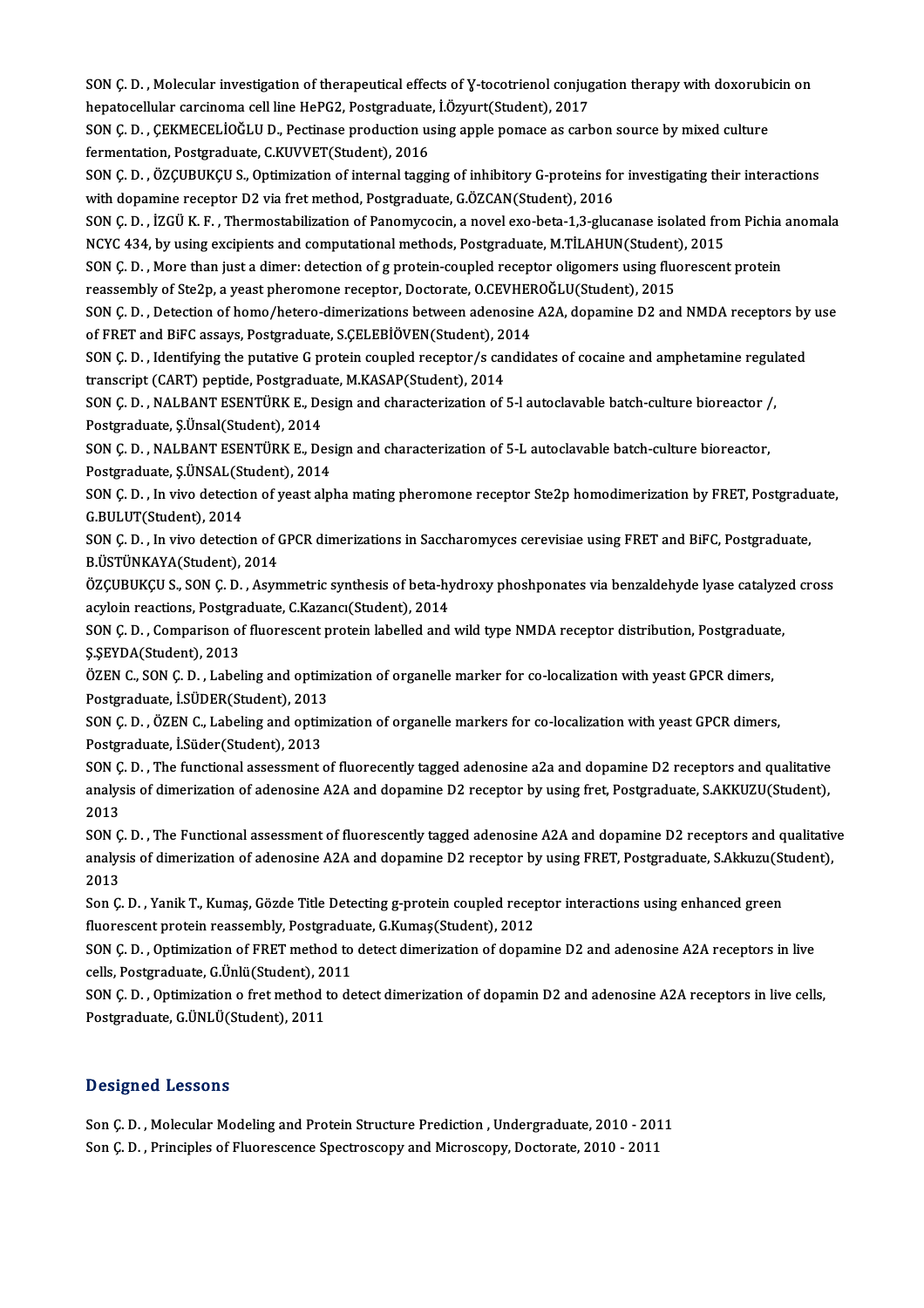### Research Infrastructure Information

Son Ç.D., Structural Biology Laboratory, June 2010

## Articles Published in Journals That Entered SCI, SSCI and AHCI Indexes

- rticles Published in Journals That Entered SCI, SSCI and AHCI Indexes<br>I. SMN loss dysregulates microtubule-associated proteins in spinal muscular atrophy model<br>Tehereğlu Özer B. Keynneğlu D. SON G.D. Erdem Yurtan H.E. BORA zobaroğlu Özer P., Koyunoğlu D., SON Ç. D., Erdem-Yurter H. E., BORA G.<br>Zobaroğlu Özer P., Koyunoğlu D., SON Ç. D., Erdem-Yurter H. E., BORA G.<br>Malagylar and Callylar Nauroggianea 1120, 2022 (Jaurnal Indoved in S SMN loss dysregulates microtubule-associated proteins in spinal muscular at<br>Zobaroğlu Özer P., Koyunoğlu D., SON Ç. D. , Erdem-Yurter H. E. , BORA G.<br>Molecular and Cellular Neuroscience, vol.120, 2022 (Journal Indexed in S Zobaroğlu Özer P., Koyunoğlu D., SON Ç. D. , Erdem-Yurter H. E. , BORA G.<br>Molecular and Cellular Neuroscience, vol.120, 2022 (Journal Indexed in SCI Expanded)<br>II. Ste2p Under the Microscope: the Investigation of Oligomeric
- Molecular<br>Ste2p Une<br>Receptor<br>Ceybereĕl Ste2p Under the Microscope: the Investigation<br>Receptor<br>Cevheroğlu O., Murat M., Mingu-Akmete S., Son Ç. D.<br>JOUPNAL OE PHYSICAL CHEMISTRY B. vol 125, no 3

Receptor<br>Cevheroğlu O., Murat M., Mingu-Akmete S., Son Ç. D.<br>JOURNAL OF PHYSICAL CHEMISTRY B, vol.125, no.33, pp.9526-9536, 2021 (Journal Indexed in SCI) Cevheroğlu O., Murat M., Mingu-Akmete S., Son Ç. D.<br>JOURNAL OF PHYSICAL CHEMISTRY B, vol.125, no.33, pp.9526-9536, 2<br>III. Allergen fragrance molecules: a potential relief for COVID-19<br>Aydin A.D., Altinol E. Erdozmus H. SON

- **JOURNAL OF PHYSICAL CHEMISTRY B, vol.12!**<br>Allergen fragrance molecules: a potentia<br>Aydin A. D. , Altinel F., Erdogmus H., SON Ç. D.<br>PMC COMPLEMENTARY MEDICINE AND TURI Aydin A. D., Altinel F., Erdogmus H., SON Ç. D.<br>BMC COMPLEMENTARY MEDICINE AND THERAPIES, vol.21, no.1, 2021 (Journal Indexed in SCI) Aydin A. D. , Altinel F., Erdogmus H., SON Ç. D.<br>BMC COMPLEMENTARY MEDICINE AND THERAPIES, vol.21, no.1, 2021 (Journal Indexed in SCI)<br>IV. Oligomerization and cell surface expression of recombinant GABA(A) receptors tagged
- BMC CON<br>Oligome<br>subunit<br>Ofleg E. E Oligomerization and cell sul<br>subunit<br>Oflaz F. E. , SON Ç. D. , Arslan A.<br>JOUPNAL OF INTECRATIVE NEI subunit<br>Oflaz F. E. , SON Ç. D. , Arslan A.<br>JOURNAL OF INTEGRATIVE NEUROSCIENCE, vol.18, no.4, pp.341-350, 2019 (Journal Indexed in SCI)

Oflaz F. E., SON Ç. D., Arslan A.<br>JOURNAL OF INTEGRATIVE NEUROSCIENCE, vol.18, no.4, pp.341-350, 2019 (Journal Indexed in SCI)<br>V. Three dimensional structure prediction of panomycocin, a novel Exo-β-1,3-glucanase isolated JOURNAL OF INTEGRATIVE NEUROSCIENCE, vol.18, no.4, pp.341-350, 2019 (Journal Indexed in SCI)<br>Three dimensional structure prediction of panomycocin, a novel Exo-β-1,3-glucanase isolated from<br>Wickerhamomyces anomalus NCYC 43 Three dimensional structure prediction of panomycocin, a<br>Wickerhamomyces anomalus NCYC 434 and the computation<br>enhance its thermal stability for therapeutic applications.<br>Muhammed M. Son C. D. Jazü E. Wickerhamomyces anomalus<br>enhance its thermal stability<br>Muhammed M., Son Ç. D. , Izgü F.<br>Computational biology and sham

Muhammed M., Son Ç. D. , Izgü F.<br>Computational biology and chemistry, vol.80, pp.270-277, 2019 (Journal Indexed in SCI)

VI. GPCR-G alpha protein precoupling: Interaction between Ste2p, a yeast GPCR, and Gpalp, its G alpha Computational biology and chemistry, vol.80, pp.270-277, 2019 (Journal Indexed in SCI)<br>GPCR-G alpha protein precoupling: Interaction between Ste2p, a yeast GPCR, and Gpalp, its G alpha<br>protein, is formed before ligand bind GPCR-G<br>protein,<br>domain protein, is formed before ligand<br>domain<br>Cevheroglu O., Becker J. M. , Son Ç. D.<br>PIOCHIMICA ET PIOPHYSICA ACTA P

domain<br>Cevheroglu O., Becker J. M. , Son Ç. D.<br>BIOCHIMICA ET BIOPHYSICA ACTA-BIOMEMBRANES, vol.1859, pp.2435-2446, 2017 (Journal Indexed in SCI)<br>The yeast Sta?n C protein, sounled recenter dimerizes on the sell plasma memb Cevheroglu O., Becker J. M. , Son Ç. D.<br>BIOCHIMICA ET BIOPHYSICA ACTA-BIOMEMBRANES, vol.1859, pp.2435-2446, 2017 (Journal Incornel II)<br>VII. The yeast Ste2p G protein-coupled receptor dimerizes on the cell plasma membrane<br>C BIOCHIMICA ET BIOPHYSICA ACTA-BIOMEMBRANES, vol.1<br>The yeast Ste2p G protein-coupled receptor dimeriz<br>Cevheroglu O., Kumas G., Hauser M., Becker J. M. , Son Ç. D.<br>PIOCHIMICA ET PIOPHYSICA ACTA PIOMEMPRANES, vol.1

The yeast Ste2p G protein-coupled receptor dimerizes on the cell plasma membrane<br>Cevheroglu O., Kumas G., Hauser M., Becker J. M. , Son Ç. D.<br>BIOCHIMICA ET BIOPHYSICA ACTA-BIOMEMBRANES, vol.1859, pp.698-711, 2017 (Journal Cevheroglu O., Kumas G., Hauser M., Becker J. M. , Son C. D.<br>BIOCHIMICA ET BIOPHYSICA ACTA-BIOMEMBRANES, vol.1859, pp.698-711, 2017 (Journal Indexed in SCI)<br>VIII. GPCRsort-Responding to the Next Generation Sequencing Data

BIOCHIMICA ET BIOPHYSICA ACTA-BIOMEMBRANES, vol.1859, pp.698-7<br>GPCRsort-Responding to the Next Generation Sequencing Data C<br>Coupled Receptor Classes Using Only Structural Region Lengths<br>Sahin M. E., Can.T. San.C. D. **GPCRsort-Responding to<br>Coupled Receptor Classe:**<br>Sahın M. E. , Can T., Son Ç. D.<br>OMICS A JOUPNAL OF INTEG Coupled Receptor Classes Using Only Structural Region Lengths<br>Sahın M. E. , Can T., Son Ç. D.<br>OMICS-A JOURNAL OF INTEGRATIVE BIOLOGY, vol.18, pp.636-644, 2014 (Journal Indexed in SCI)<br>Nisatine un reculates alpha 4 bets 2 n

Sahın M. E. , Can T., Son Ç. D.<br>OMICS-A JOURNAL OF INTEGRATIVE BIOLOGY, vol.18, pp.636-644, 2014 (Journal Indexed in SCI)<br>IX. Nicotine up-regulates alpha 4 beta 2 nicotinic receptors and ER exit sites via stoichiometry-<br>da OMICS-A JOURNAL OF INTE<br>Nicotine up-regulates aly<br>dependent chaperoning<br>Srinivesen B. Bontoio B. Me Nicotine up-regulates alpha 4 beta 2 nicotinic receptors and ER exit sites<br>dependent chaperoning<br>Srinivasan R., Pantoja R., Moss F. J. , Mackey E. D. W. , Son Ç. D. , Miwa J., Lester H. A.<br>JOUPMAL OF GENERAL PHYSIOLOCY, vo

dependent chaperoning<br>Srinivasan R., Pantoja R., Moss F. J. , Mackey E. D. W. , Son Ç. D. , Miwa J., Lester H. A.<br>JOURNAL OF GENERAL PHYSIOLOGY, vol.137, pp.59-79, 2011 (Journal Indexed in SCI) Srinivasan R., Pantoja R., Moss F. J. , Mackey E. D. W. , Son Ç. D. , Miwa J., Lester H. A.<br>JOURNAL OF GENERAL PHYSIOLOGY, vol.137, pp.59-79, 2011 (Journal Indexed in SCI)<br>X. Nicotine Normalizes Intracellular Subunit Stoic

- JOURNAL OF GENERAL PHYSIOLOGY, vol.137, pp.59-79, 2011 (Journal Incordine Normalizes Intracellular Subunit Stoichiometry of Nicot<br>Linked to Autosomal Dominant Nocturnal Frontal Lobe Epilepsy<br>San C.D., Mass E.J., Coban B.N. Nicotine Normalizes Intracellular Subuni<br>Linked to Autosomal Dominant Nocturna<br>Son Ç. D. , Moss F. J. , Cohen B. N. , Lester H. A.<br>MOLECULAR RHARMACOLOCY vel 75 nn 112 Linked to Autosomal Dominant Nocturnal Frontal Lobe Epilepsy<br>Son Ç. D. , Moss F. J. , Cohen B. N. , Lester H. A.<br>MOLECULAR PHARMACOLOGY, vol.75, pp.1137-1148, 2009 (Journal Indexed in SCI) Son Ç. D. , Moss F. J. , Cohen B. N. , Lester H. A.<br>MOLECULAR PHARMACOLOGY, vol.75, pp.1137-1148, 2009 (Journal Indexed in SCI)<br>XI. Cross-Linking of a DOPA-Containing Peptide Ligand into its G Protein-Coupled Receptor<br>Uman
- MOLECULAR PHARMACOLOGY, vol.75, pp.1137-1148, 2<br>Cross-Linking of a DOPA-Containing Peptide Liga<br>Umanah G. E., Son Ç. D., Ding F., Naider F., Becker J. M.<br>EASER JOURNAL .vol.22, 2009 (Journal Indoved in SCD) Cross-Linking of a DOPA-Containing Peptide Liga<br>Umanah G. E., Son Ç. D., Ding F., Naider F., Becker J. M.<br>FASEB JOURNAL, vol.23, 2009 (Journal Indexed in SCI)<br>Cross Jinking of a DOBA Containing Bontide Jing Umanah G. E. , Son Ç. D. , Ding F., Naider F., Becker J. M.<br>FASEB JOURNAL, vol.23, 2009 (Journal Indexed in SCI)<br>XII. Cross-Linking of a DOPA-Containing Peptide Ligand into Its G Protein-Coupled Receptor
- UmanahG.K.E. ,SonÇ.D. ,Ding F.,Naider F.,Becker J.M.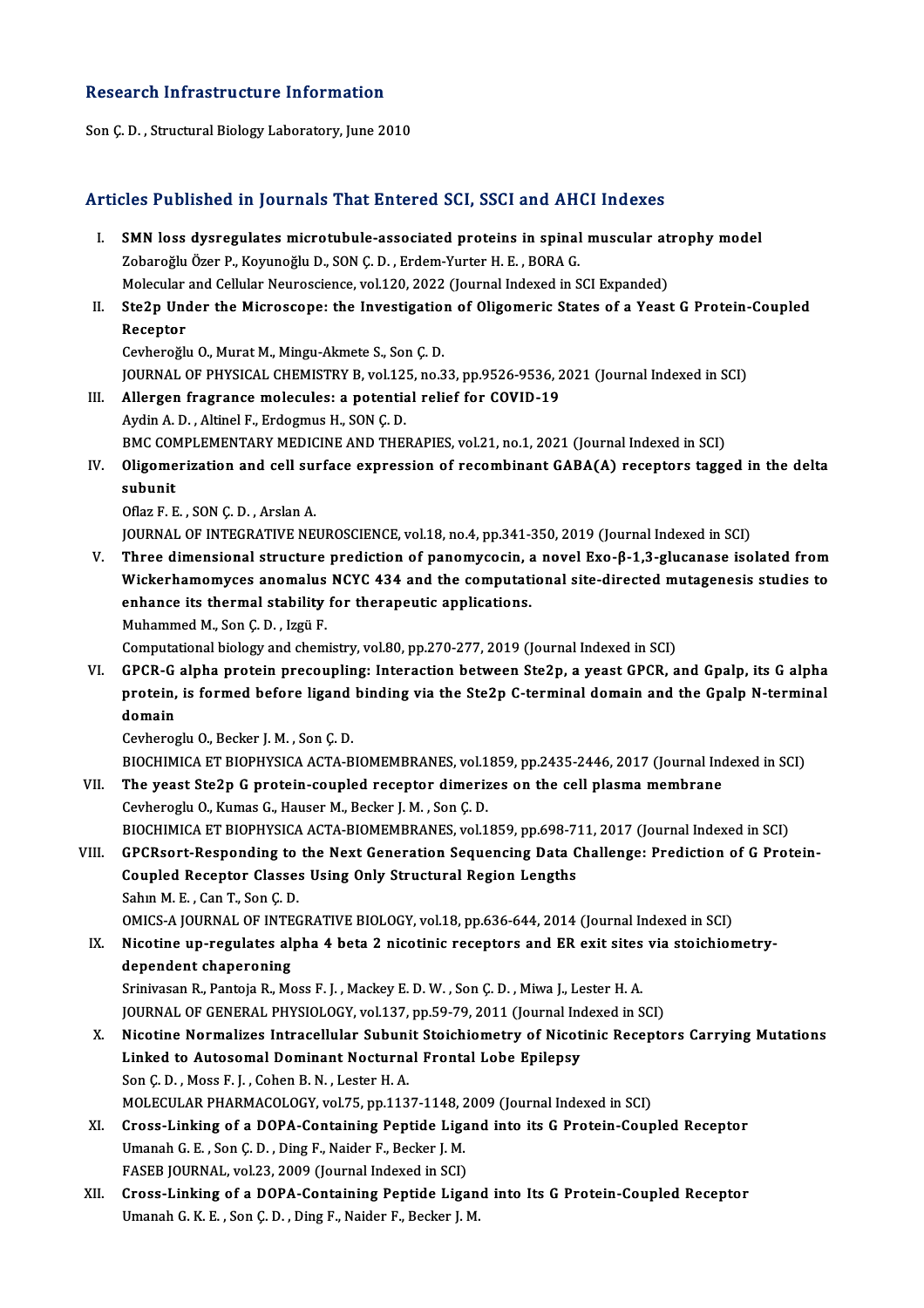- BIOCHEMISTRY, vol.48, no.9, pp.2033-2044, 2009 (Journal Indexed in SCI)<br>Nisatine is a Selestive Pharmacelegical Chanerone of Acetylshelin XIII. Nicotine is a Selective Pharmacological Chaperone of Acetylcholine Receptor Number and<br>Stoichiometry. Implications for Drug Discovery BIOCHEMISTRY, vol.48, no.9, pp.2033-2044, 2009 (Jou<br>Nicotine is a Selective Pharmacological Chapero<br>Stoichiometry. Implications for Drug Discovery Nicotine is a Selective Pharmacological Chaperone of Acetylcholine Receptor Number and<br>Stoichiometry. Implications for Drug Discovery<br>Lester H. A. , Xiao C., Srinivasan R., Son Ç. D. , Miwa J., Pantoja R., Banghart M. R. , Stoichion<br>Lester H. A<br>Wang J. C.<br>AAPS JOUR Lester H. A. , Xiao C., Srinivasan R., Son Ç. D. , Miwa J., Pantoja R., Banghar<br>Wang J. C.<br>AAPS JOURNAL, vol.11, no.1, pp.167-177, 2009 (Journal Indexed in SCI)<br>Unnatural amine asid replacement in a veast C protein, seunle Wang J. C.<br>AAPS JOURNAL, vol.11, no.1, pp.167-177, 2009 (Journal Indexed in SCI)<br>XIV. Unnatural amino acid replacement in a yeast G protein-coupled receptor in its native environment.<br>Huang L Umanah G. Hauser M. San G. D., AAPS JOURNAL, vol.11, no.1, pp.167-177, 2009 (Journal Indexed in SCI)<br>Unnatural amino acid replacement in a yeast G protein-coupled r<br>Huang L., Umanah G., Hauser M., Son Ç. D. , Arshava B., Naider F., Becker J.<br>Piechemistr Unnatural amino acid replacement in a yeast G protein-contained in the Huang L., Umanah G., Hauser M., Son C. D., Arshava B., Naider F.,<br>Biochemistry, vol.47, pp.5638-48, 2008 (Journal Indexed in SCI)<br>Affinity purification Huang L., Umanah G., Hauser M., Son Ç. D. , Arshava B., Naider F., Becker J.<br>Biochemistry, vol.47, pp.5638-48, 2008 (Journal Indexed in SCI)<br>XV. Affinity purification and characterization of a G-protein coupled recepto Bioche<br>Affinit<br>Ste2p Affinity purification and characterization of a G-protein coupled receptor, Sa<br>Ste2p<br>Lee B., Jung K., Son Ç. D. , Kini H., VerBerknioes N. C. , Arshava B., Naider F., Becker J. M.<br>PROTEIN EXPRESSION AND BURIEICATION vol 56 Ste2p<br>Lee B., Jung K., Son Ç. D. , Kini H., VerBerknioes N. C. , Arshava B., Naider F., Becker J. M.<br>PROTEIN EXPRESSION AND PURIFICATION, vol.56, no.1, pp.62-71, 2007 (Journal Indexed in SCI) Lee B., Jung K., Son Ç. D., Kini H., VerBerknioes N. C., Arshava B., Naider F., Becker J.<br>PROTEIN EXPRESSION AND PURIFICATION, vol.56, no.1, pp.62-71, 2007 (Journal Inc<br>XVI. Analysis of ligand-receptor cross-linked fragmen PROTEIN EXPRESSION AND PURIFICATION, vol.56,<br>Analysis of ligand-receptor cross-linked fragi<br>Son Ç. D. , Sargsyan H., Hurst G., Naider F., Becker J.<br>JOUPMAL OF PERTIDE PESEARCH vol.65, no.2, nn.4 Analysis of ligand-receptor cross-linked fragments by mass spectrometry<br>Son Ç. D. , Sargsyan H., Hurst G., Naider F., Becker J.<br>JOURNAL OF PEPTIDE RESEARCH, vol.65, no.3, pp.418-426, 2005 (Journal Indexed in SCI)<br>Identific Son Ç. D. , Sargsyan H., Hurst G., Naider F., Becker J.<br>JOURNAL OF PEPTIDE RESEARCH, vol.65, no.3, pp.418-426, 2005 (Journal Indexed in SCI)<br>XVII. Identification of ligand binding regions of the Saccharomyces cerevisiae al JOURNAL OF PEPTIDE RESEARCH, vol.65, no.<br>Identification of ligand binding regions<br>receptor by photoaffinity cross-linking<br>Sen G.D., Sengwan H. Neiden E. Beeken L Son Ç.D., Sargsyan H., Naider F., Becker J. BIOCHEMISTRY, vol.43, no.41, pp.13193-13203, 2004 (Journal Indexed in SCI) XVIII. BIOPHYSICAL AND MUTAGENIC ANALYSIS OF A G PROTEIN-COUPLED RECEPTOR: PHOTOCROSSLINKING OF THE TRIDECAPEPTIDE ALPHA-FACTOR INTO STE2P OF SACCHAROMYCES BIOPHYSICAL AND MUTAGENIC ANALYSIS OF A G PROTEIN-COUPLED RECEPTOR:<br>PHOTOCROSSLINKING OF THE TRIDECAPEPTIDE ALPHA-FACTOR INTO STE2P OF SACCHAROMYCES<br>CEREVISIAE REVEALS CONTACT POINTS BETWEEN THE PEPTIDE AND ITS RECEPTOR BI PHOTOCROSSLINKING OF THE TRIDECA.<br>CEREVISIAE REVEALS CONTACT POINTS<br>Naider F., Son Ç. D. , Sargsyan H., Becker J. M.<br>JOUPNAL OF PEPTIDE SCIENCE vol.1.0, pp.1.0. CEREVISIAE REVEALS CONTACT POINTS BETWEEN THE PEPTIDE ANI<br>Naider F., Son Ç. D. , Sargsyan H., Becker J. M.<br>JOURNAL OF PEPTIDE SCIENCE, vol.10, pp.105, 2004 (Journal Indexed in SCI)<br>Sequences in the intressllular leaps of t Naider F., Son Ç. D. , Sargsyan H., Becker J. M.<br>JOURNAL OF PEPTIDE SCIENCE, vol.10, pp.105, 2004 (Journal Indexed in SCI)<br>XIX. Sequences in the intracellular loops of the yeast pheromone receptor Ste2p required for G prot JOURNAL OF<br>Sequences<br>activation.<br>Colié A. Mor Celić A., Martin N., Son Ç. D., Becker J., Naider F., Dumont M. activation.<br>Celić A., Martin N., Son Ç. D. , Becker J., Naider F., Dumont M.<br>Biochemistry, vol.42, pp.3004-17, 2003 (Journal Indexed in SCI)<br>Tur266 in the sixth transmombrane demain of the veset :
	- XX. Tyr266 in the sixth transmembrane domain of the yeast alpha-factor receptor plays key roles in Biochemistry, vol.42, pp.3004-17, 2003 (Journa<br>Tyr266 in the sixth transmembrane doma<br>receptor activation and ligand specificity. Lee B., Lee Y., Hauser M., Son Ç. D., Khare S., Naider F., Becker J. Biochemistry, vol.41, pp.13681-9, 2002 (Journal Indexed in SCI) XXI. Identification of a contact region between the tridecapeptide alpha-factor mating pheromone of Biochemistry, vol.41, pp.13681-9, 2002 (Journal Indexed in SCI)<br>Identification of a contact region between the tridecapeptide alpha-factor mating phero<br>Saccharomyces cerevisiae and its G protein-coupled receptor by photoaf
	- Identification of a contact region between the trid<br>Saccharomyces cerevisiae and its G protein-couple<br>Henry L., Khare S., Son Ç. D. , Babu V., Naider F., Becker J.<br>Bioshamistwy vol 41, pp.6129, 20, 2002 (Jaurnal Indoved Saccharomyces cerevisiae and its G protein-coupled rece<br>Henry L., Khare S., Son Ç. D. , Babu V., Naider F., Becker J.<br>Biochemistry, vol.41, pp.6128-39, 2002 (Journal Indexed in SCI) Biochemistry, vol.41, pp.6128-39, 2002 (Journal Indexed in SCI)<br>Books & Book Chapters

I. Büyük ölçekli genomik değişikliklerin tarihsel olarak yeniden yapılandırılması: Biyolojik sorular ve hesa Doon Shapters<br>Büyük ölçekli genomik<br>hesaplamalı zorluklar<br>Sen C D Büyük ö<br>hesaplaı<br>Son Ç. D.<br>in: Bioinf hesaplamalı zorluklar<br>Son Ç. D.<br>in: Bioinformatics for Biologists, Zeki Kaya, Editor, Nobel Yayın Dağıtım, Ankara, pp.201-223, 2014

## Refereed Congress / Symposium Publications in Proceedings

efereed Congress / Symposium Publications in Proceedings<br>I. The behaviour of neuro-2A cells on silicon substrates with various topographies generated by<br>fontoseseed laser misromachining Feed dongress y by inpositum the<br>The behaviour of neuro-2A cells of<br>femtosecond laser micromachining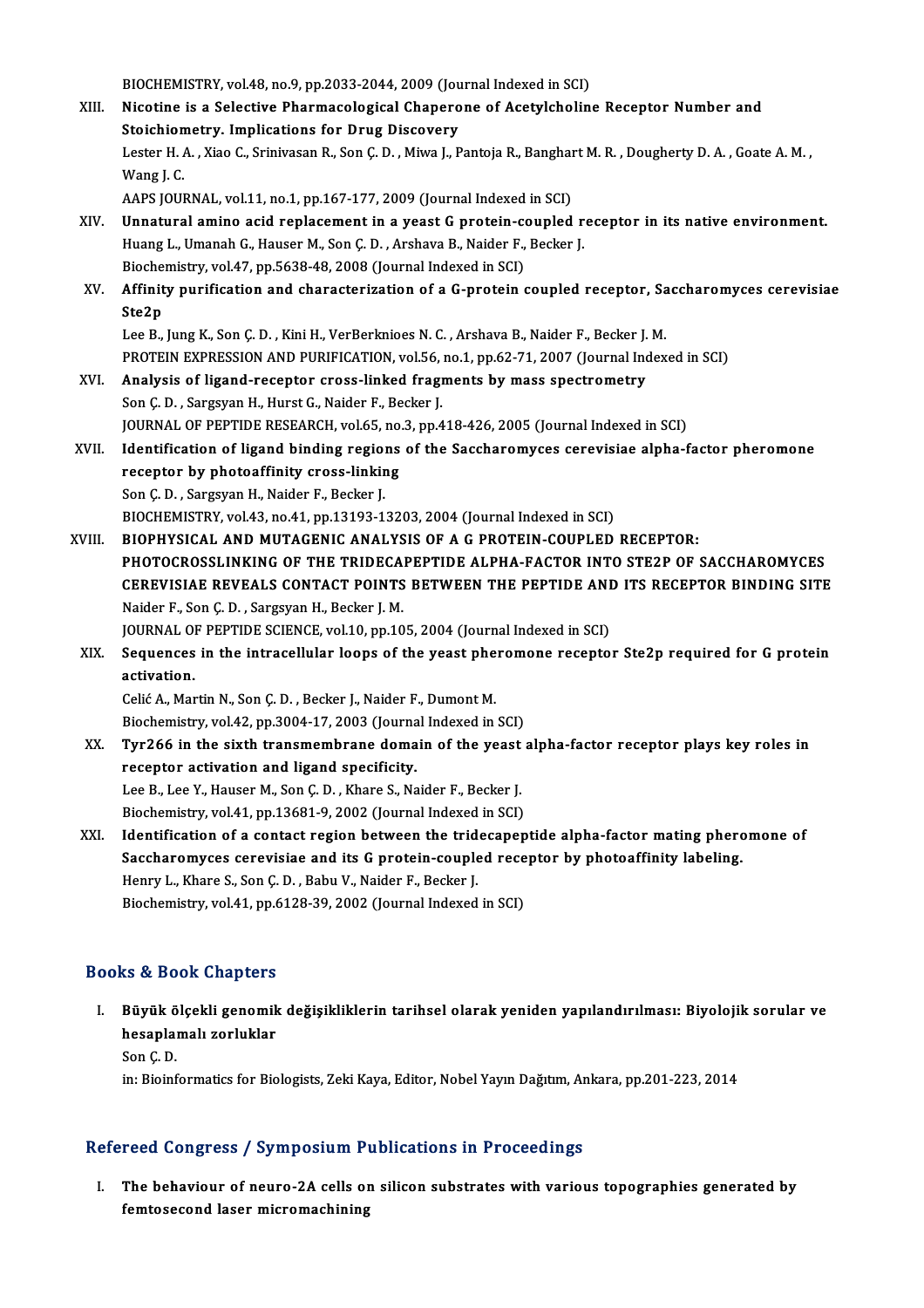Mingu S., PAVLOV I., SON Ç. D., BEK A.

7th International Conference on Bioimaging, BIOIMAGING 2020 - Part of 13th International Joint Conference on Mingu S., PAVLOV I., SON Ç. D. , BEK A.<br>7th International Conference on Bioimaging, BIOIMAGING 2020 - Part of 13th International Joint Conference on<br>Biomedical Engineering Systems and Technologies, BIOSTEC 2020, Valletta, 7th I<br>Biom<br>199<br>In vi Biomedical Engineering Systems and Technologies, BIOSTEC 2020, Valletta, Malta, 24<br>199<br>II. In vitro SMA Modelinde Mikrotübül Pozitif Uç Proteinlerinin Araştırılması<br>Ioyyuneğlu d. BOBA C. SON C.D. VIBTER H

- 199<br>In vitro SMA Modelinde Mikrotübül Pozi<br>koyunoğlu d., BORA G., SON Ç. D. , YURTER H.<br>2. Nöromüsküler bastalıklar konsresi, İzmir 5 In vitro SMA Modelinde Mikrotübül Pozitif Uç Proteinlerinin Araştıı<br>koyunoğlu d., BORA G., SON Ç. D. , YURTER H.<br>3. Nöromüsküler hastalıklar kongresi, İzmir, Turkey, 1 - 03 November 2019<br>End binding 3 protein alterations i 3. Nöromüsküler hastalıklar kongresi, İzmir, Turkey, 1 - 03 November 2019
- koyunoğlu d., BORA G., SON Ç. D. , YURTER H.<br>3. Nöromüsküler hastalıklar kongresi, İzmir, Turkey, 1 03 November 2019<br>III. End binding 3 protein alterations in an in vitro spinal muscular atrophy model<br>koyunoğlu d., BORA End binding 3 protein alterations in an in vitro spinal muscular atrophy model<br>koyunoğlu d., BORA G., SON Ç. D. , YURTER H.<br>7th International Congress of the Molecular Biology Association of Turkey, İstanbul, Turkey, 27 koyunoğlu d., BORA<br>7th International Co<br>2019, vol.43, pp.43<br>Evoluation of Coll Th International Congress of the Molecular Biology Association of Turkey, İstanbul, Turkey, 2<br>2019, vol.43, pp.43<br>IV. Evaluation of Cell Response to Femtosecond-Laser Induced Substrate Topography<br>Mingu S. IDIVITE, PAVLOV L
- 2019, vol.43, pp.43<br>IV. Evaluation of Cell Response to Femtosecond-Laser Induced Substrate Topography<br>Mingu S., İDİKUT F., PAVLOV I., SON Ç. D. , BEK A. Evaluation of Cell Response to Femtosecond-Laser Induced Substrate Topogram<br>Mingu S., İDİKUT F., PAVLOV I., SON Ç. D. , BEK A.<br>21. Ulusal Optik, Elektro-Optik ve Fotonik Çalıştayı, İstanbul, Turkey, 06 September 2019<br>Prote
- V. Protein-Protein Interactions in Live Cells: Reinventing the Wheel<br>Son C.D. 21 Ulusa<br>Protein-<br>Son Ç. D.<br><sup>6th Inter</sup> Protein-Protein Interactions in Live Cells: Reinventing the Wheel<br>Son Ç. D.<br>6th International Drug Design Congress, İstanbul, Turkey, 13 - 15 December 2018<br>Investigation of Dimerisation of C. alpha Bratein by Föster Besene
- VI. Investigation of Dimerization of G-alpha Protein by Föster Resonance Energy Transfer Method 6th International<br>Investigation of<br>Son Ç. D. , Atay Ö.<br>Eth International Investigation of Dimerization of G-alpha Protein by Föster Resonance Energy Transfer Method<br>Son Ç. D. , Atay Ö.<br>6th International Congress of the Molecular Biology Association of turkey, İzmir, Turkey, 5 - 08 September 201

## Son Ç. D. , Atay Ö.<br>6th International Congress of the Molecular Biology Association of turkey, İzmir, Turkey, 5 - 08 September 201<br>VII. Applications of Föster Resonance Energy Transfer and Split EGFP Techniques at Prot 6th International Cong<br>Applications of Fös<br>Interaction Studies<br>SON C D VII. Applications of Föster Resonance Energy Transfer and Split EGFP Techniques at Protein-protein<br>Interaction Studies<br>SON C.D.

15th International Congress of Histology and Cytochemistry, 18 - 21 May 2017

SON Ç. D.<br>15th International Congress of Histology and Cytochemistry, 18 - 21 May 2017<br>VIII. A2A D2 Receptors and G Protein InteractionsIdentification Using Confocal Microscopy in Live Cells<br>SON C.D. Sobin Kestromin L.B 15th International Congress of I<br>A2A D2 Receptors and G Pro<br>SON Ç. D. , Sahin Kostromin I. B.<br>ELM International Light Micros A2A D2 Receptors and G Protein InteractionsIdentification Using Co<br>SON Ç. D. , Sahin Kostromin I. B.<br>ELMI International Light Microscopy initiative Conference, 19 - 22 May 2015<br>CHNO EXERTS ANTITUMOR ACTIVITY ACAINST COLORE

SON Ç. D. , Sahin Kostromin I. B.<br>ELMI International Light Microscopy initiative Conference, 19 - 22 May 2015<br>IX. CHNQ EXERTS AND OVIDATIVE STRESS ELMI International Light Microscopy initional<br>CHNQ EXERTS ANTITUMOR ACTIVITY<br>APOPTOSIS AND OXIDATIVE STRESS CHNQ EXERTS ANTITUMOR ACTIVITY AGAINST C<br>APOPTOSIS AND OXIDATIVE STRESS<br>Enayat S., Ceyhan M., SON Ç. D. , Stefek M., BANERJEE S.<br>11th International Sumperium on Pharmaceutical Scien 11th International Symposium International Symposium on Pharmaceutical Sciences (ISOPS-11), 9 - 12 June 2015<br>11th International Symposium on Pharmaceutical Sciences (ISOPS-11), 9 - 12 June 2015

Enayat S., Ceyhan M., SON Ç. D. , Stefek M., BANERJEE S.<br>11th International Symposium on Pharmaceutical Sciences (ISOPS-11), 9 - 12 June 2015<br>X. Photons from cyan and yellow fluorescence proteins shed light on alpha 4 beta assembly and stoichiometry<br>Son Ç. D. , Nashmi R., Wade L., Drenan R., Lester H. A. Photons from cyan and yellow fluorescence pro<br>assembly and stoichiometry<br>Son Ç. D. , Nashmi R., Wade L., Drenan R., Lester H. A.<br>Symposium on Nisatinia Acatylsheline Besenters os T

assembly and stoichiometry<br>Son Ç. D. , Nashmi R., Wade L., Drenan R., Lester H. A.<br>Symposium on Nicotinic Acetylcholine Receptors as Therapeutic Targets, California, United States Of America, 31<br>Ostaber, 03 Nevember 2007, Son Ç. D. , Nashmi R., Wade L., Drenar<br>Symposium on Nicotinic Acetylcholine<br>October - 02 November 2007, vol.74<br>Bioshamical and mutaganis analy Symposium on Nicotinic Acetylcholine Receptors as Therapeutic Targets, California, United States Of Americ<br>October - 02 November 2007, vol.74<br>XI. Biochemical and mutagenic analysis of a G protein-coupled receptor: Photocro

October - 02 November 2007, vol.74<br>Biochemical and mutagenic analysis of a G protein-coupled receptor: Photocrosslinking of the<br>tridecapeptide apd its resenter binding site<br>the pentide and its resenter binding site Biochemical and mutagenic analysis of a<br>tridecapeptide alpha-Factor into Ste2p of<br>the peptide and its receptor binding site<br>Naider E. Son G.D., Sarggyan H. Becker L.M. tridecapeptide alpha-Factor into Ste2p<br>the peptide and its receptor binding site<br>Naider F., Son Ç. D. , Sargsyan H., Becker J. M.<br>2nd International Bontide Symposium (20th E

the peptide and its receptor binding site<br>Naider F., Son Ç. D. , Sargsyan H., Becker J. M.<br>3rd International Peptide Symposium/28th European Peptide Symposium, Prague, Czech Republic, 5 - 10<br>September 2004, pp.92.95 Naider F., Son Ç. D. , Sargsy;<br>3rd International Peptide S:<br>September 2004, pp.93-95<br>Synthesis and srees link 3rd International Peptide Symposium/28th European Peptide Symposium, Prague, Czech Republic, 5 - 10<br>September 2004, pp.93-95<br>XII. Synthesis and cross-linking of photoactivateable biotinylated ligands of G protein-coupled r

September 2004, pp.93-95<br>Synthesis and cross-linking of photoacti<br>Sargsyan H., Son Ç. D. , Becker J. M. , Naider F.<br>19th American Bontide Symposium Massachu Synthesis and cross-linking of photoactivateable biotinylated ligands of G protein-coupled rece<br>Sargsyan H., Son Ç. D. , Becker J. M. , Naider F.<br>18th American Peptide Symposium, Massachusetts, United States Of America, 19

## 18th American Peptide Symposium, Massachusetts, United States Of America, 19 - 23 July 2003, pp.635-636

# Sargsyan H., Son Ç. D., Becker J. M., Naider F.<br>18th American Peptide Symposium, Massachusetts, United States Of America, 19 - 23 July 2003, pp.635-636<br>XIII. Synthesis and cross-linking of photoactivate-able, biotinylated

Sargsyan H., Son Ç. D., Becker J., Naider F.

18th American Peptide Symposium, BOSTON, MASSACHUSETTS, 19 - 23 July 2003, vol.71, pp.385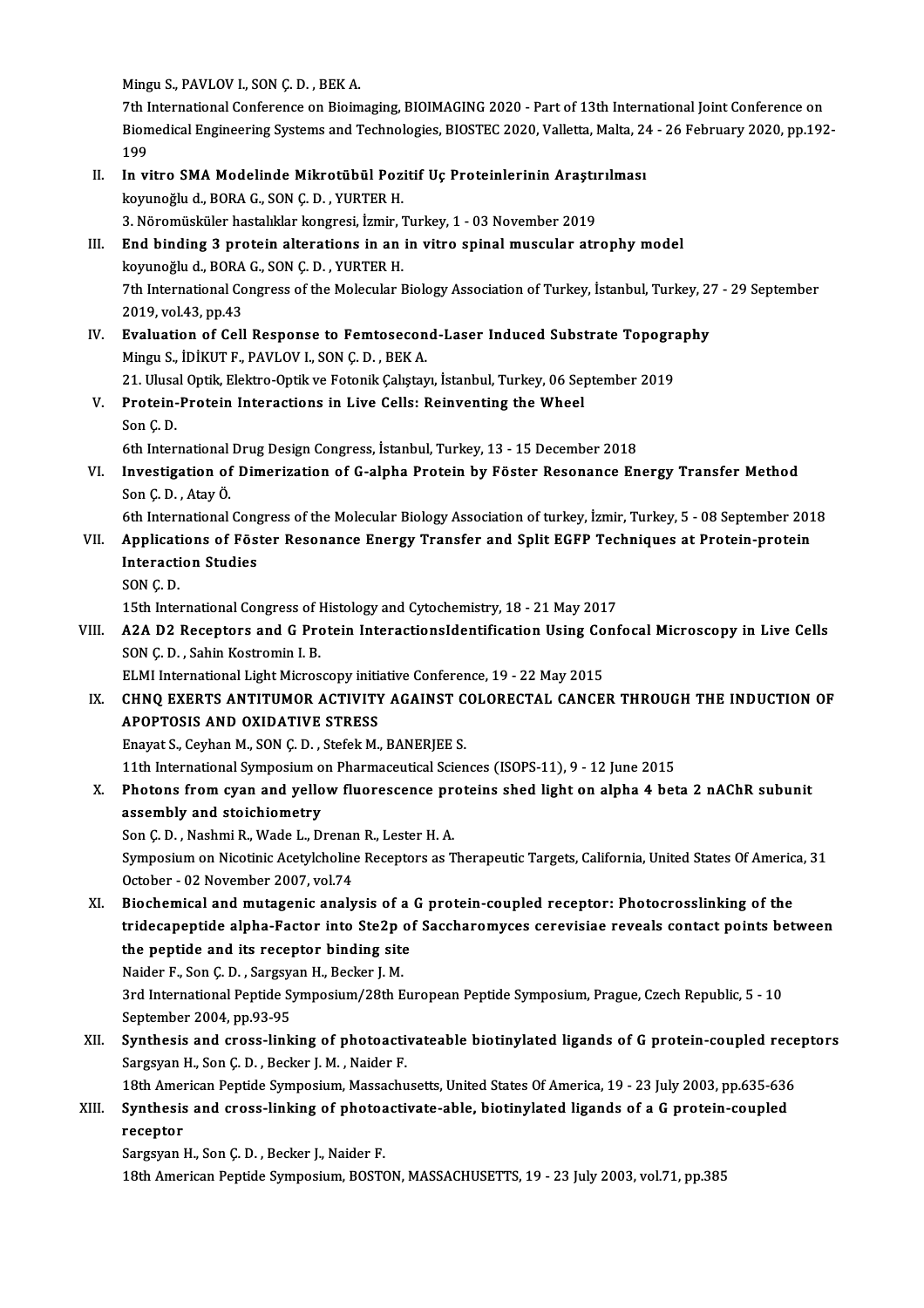## Supported Projects

Supported Projects<br>SON Ç. D. , TUBITAK Project, K-Ras ve Yapısal Homologlarının Homo-, Hetero-Dimer/Oligomer Etkileşiminde G-Domain<br>Bölgesinin Relü 2022, 2025 Bölgesinin Rolü, 2022 -<br>Bölgesinin Rolü, 2022 - 2025<br>Hlusev İ. Halva II. Bayram B SON Ç. D. , TUBITAK Project, K-Ras ve Yapısal Homologlarının Homo-, Hetero-Dimer/Oligomer Etkileşiminde G-Domain<br>Bölgesinin Rolü, 2022 - 2025<br>Ulusoy İ., Halıcı U., Bayram B., Ankaralı M. M. , Temizel A., Gençer N. G. , Aka Bölgesinin Rolü, 2022 - 2025<br>Ulusoy İ., Halıcı U., Bayram B., Ankaralı M. M. , Temizel A., Gençer N. G. , Akar G., Ertekin Bolelli Ş., Turgut A. E. , Son Ç. D.<br>et al., CB Strateji ve Bütçe Başkanlığı (Kalkınma Bakanlığı) P Ulusoy İ., Halıcı U., Bay<br>et al., CB Strateji ve Bü<br>Merkezi, 2020 - 2023<br>SON G. D., TUBITAK B et al., CB Strateji ve Bütçe Başkanlığı (Kalkınma Bakanlığı) Projesi, NÖROM Nörobilim ve Nöroteknoloji Mükemmeliyet<br>Merkezi, 2020 - 2023<br>SON Ç. D. , TUBITAK Project, G-Alfa Proteinlerinin Canlı Hücrelerde Dimerizasyon Meka Merke<br>SON Ç<br>2021<br>SON Ç SON Ç. D. , TUBITAK Project, G-Alfa Proteinlerinin Canlı Hücrelerde Dimerizasyon Mekanizmalarının Araştırılması, 201<br>2021<br>SON Ç. D. , TUBITAK Project, Model Bir G-Proteine Kenetli Reseptör Olan Maya Ste2p Feromon Reseptörü 2021<br>SON Ç. D. , TUBITAK Project, Model Bir G-Proteine Kenetli Reseptör Olan Maya Ste2p Feromon Reseptörünün Üçlü ve<br>Dörtlü Etkileşimlerinin Çift Moleküllü Floresan Birleşme (BiFC) ve Förster Rezonans Enerji Transferi (FRE SON Ç. D. , TUBITAK Project, N<br>Dörtlü Etkileşimlerinin Çift Mo<br>ile Gösterilmesi, 2016 - 2017<br>SON C. D. - TUBITAK Project Dörtlü Etkileşimlerinin Çift Moleküllü Floresan Birleşme (BiFC) ve Förster Rezonans Enerji Transferi (FRET) Metotları<br>ile Gösterilmesi, 2016 - 2017<br>SON Ç. D. , TUBITAK Project, Adenozin 2a ve Dopamin 2 Reseptörlerinin Homo ile Gösterilmesi, 2016 - 2017<br>SON Ç. D. , TUBITAK Project, Adenozin 2a ve Dopamin 2 Reseptörlerinin Homo ve/veya Heteromerlerinin G Proteinleri<br>İle Etkileşiminin Canlı Nöron Hücrelerinde Analizi ve Bu Etkileşimlerin Sinyal SON Ç. D. , TUBITAK Project, Adenozin 2a ve Dopamin 2 Reseptörlerinin Homo ve/veya Heteromerlerinin G Proteinleri<br>İle Etkileşiminin Canlı Nöron Hücrelerinde Analizi ve Bu Etkileşimlerin Sinyal Yolakları Üzerindeki Etkileri ile Etkileşimin<br>2014 - 2015<br>2014 - 2015 SON Ç. D. , Project Supported by Higher Education Institutions, FEN BİLİMLERİ ENSTİTÜSÜ/LİSANSÜSTÜ TEZ PROJESİ,<br>2014 - 2015<br>SON Ç. D. , Project Supported by Higher Education Institutions, Dopamin D2 reseptörlerinin hücre z 2014 - 2015<br>SON Ç. D. , Pr<br>2014 - 2014<br>SON C. D. Pr SON Ç. D. , Project Supported by Higher Education Institutions, Dopamin D2 reseptörlerinin hücre zarındaki etkileşimle<br>2014 - 2014<br>SON Ç. D. , Project Supported by Higher Education Institutions, FEN BİLİMLERİ ENSTİTÜSÜ/LİS 2014 - 2014<br>SON Ç. D. , Pr<br>2014 - 2014<br>SON C. D. - Pr SON Ç. D. , Project Supported by Higher Education Institutions, FEN BİLİMLERİ ENSTİTÜSÜ/LİSANSÜSTÜ TEZ PROJESİ,<br>2014 - 2014<br>SON Ç. D. , Project Supported by Higher Education Institutions, FEN BİLİMLERİ ENSTİTÜSÜ/LİSANSÜSTÜ 2014 - 2014<br>SON Ç. D. , Project Supported by Higher Education Institutions, FEN BİLİMLERİ ENSTİTÜSÜ/LİSANSÜSTÜ TEZ PROJESİ,<br>2014 - 2014 SON Ç. D. , Project Supported by Higher Education Institutions, FEN BİLİMLERİ ENSTİTÜSÜ/LİSANSÜSTÜ TEZ PROJESİ,<br>2014 - 2014<br>SON Ç. D. , TUBITAK Project, G Proteine Kenetli Reseptörlerin Eşleşmesi: Yapı-İşlev Analizi ve Mol 2014 - 2014<br>SON Ç. D. , TU<br>2010 - 2013 2010 - 2013<br>Patent

Son Ç.D., Moss F.J., Srinivasan R., Lester H.A., Nicotine normalizes intracellular subunit stoichiometry of nicotinic recent<br>Son Ç. D. , Moss F. J. , Srinivasan R., Lester H. A. , Nicotine normalizes intracellular subunit stoichiometry of nicotii<br>receptors carrying mutations linked to autosomal dominant nocturnal frontal lobe epilepsy, Pa Son Ç. D. , Moss F. J. , Srinivasan R., Lester H. A. , Nicotine normalizes intracellular subunit stoichiometry of nicotinic<br>receptors carrying mutations linked to autosomal dominant nocturnal frontal lobe epilepsy, Patent, Implementation of Operations; Transport, The Invention Registration Number: 8,642,352 , Initial Registration, 2014<br>Activities in Scientific Journals

e-Türk Biyokimya Dergisi (elektronik), Assistant Editor, 2016 - Continues

## **Edit Congress and Symposium Activities**

Edit Congress and Symposium Activities<br>6th International Bahçeşehir University (BAU) Drug Design Congress. , Invited Speaker, İstanbul, Turkey, 2018<br>15th International Congress of Histochemistry and Cytochemistry, Invited 15th International Bahçeşehir University (BAU) Drug Design Congress. , Invited Speaker, İstanbul, Turkey, 2017<br>15th International Congress of Histochemistry and Cytochemistry, Invited Speaker, Antalya, Turkey, 2017<br>22nd El 6th International Bahçeşehir University (BAU) Drug Design Congress. , Invit<br>15th International Congress of Histochemistry and Cytochemistry, Invited Sp<br>22nd Electron Microscopy Cogress, Invited Speaker, İstanbul, Turkey, 2 15th International Congress of Histochemistry and Cytochemistry, Invited Speaker, Antalya<br>22nd Electron Microscopy Cogress, Invited Speaker, İstanbul, Turkey, 2015<br>25. Ulusal Kimya Kongresi (Uluslararası katılımlı), Invite 22nd Electron Microscopy Cogress, Invited Speaker, İstanbul, Turkey, 2015<br>25. Ulusal Kimya Kongresi (Uluslararası katılımlı), Invited Speaker, Erzurum, T<br>21st National Biochemistry Congress, Invited Speaker, İstanbul, Turk 21st National Biochemistry Congress, Invited Speaker, İstanbul, Turkey, 2009<br>Citations

Total Citations (WOS):538 h-index (WOS):11